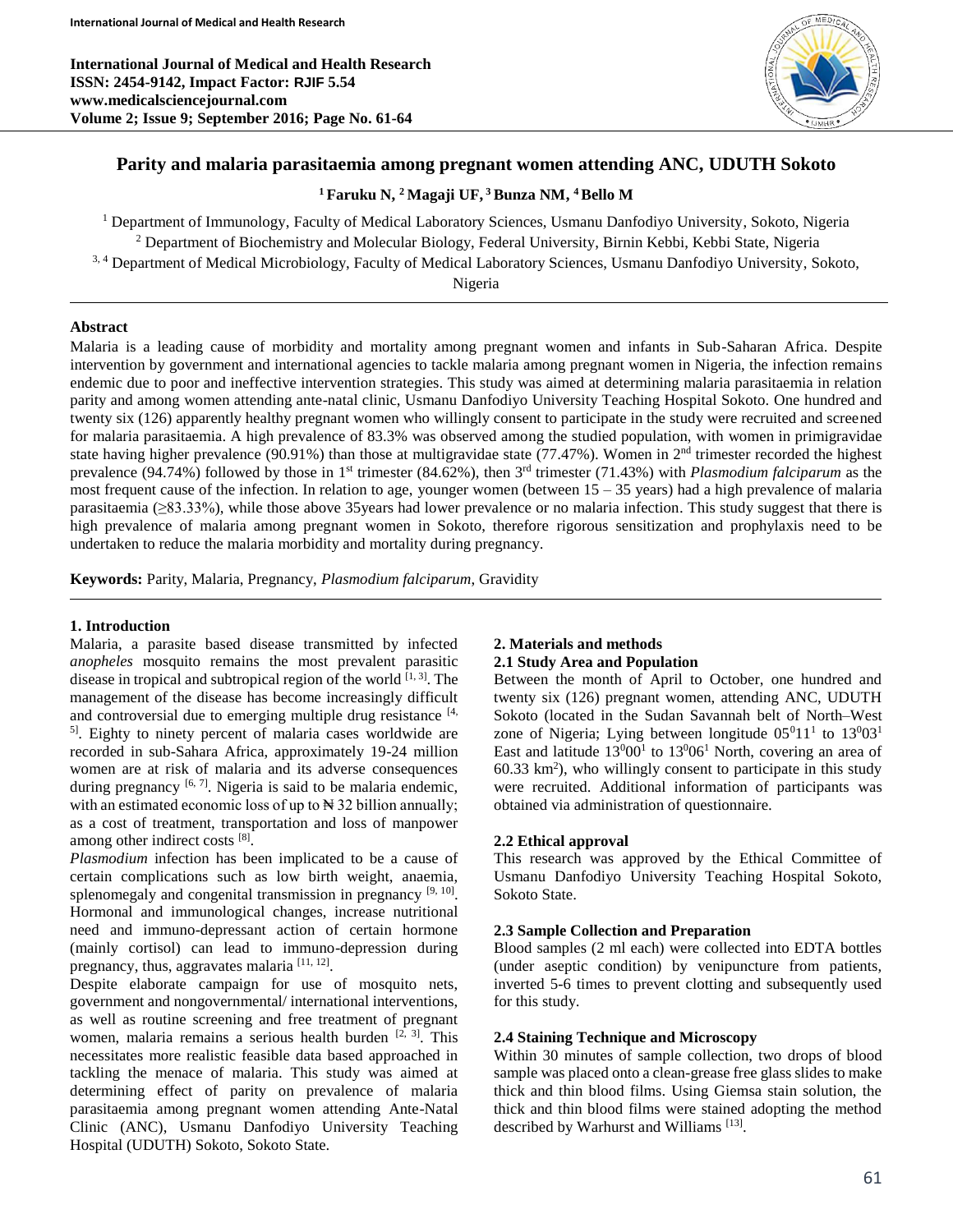## **3. Result and discussion**

Table 1 shows the prevalence of malaria in relation to pregnancy history. The result of this study reveals a high prevalence of 83.33% was observed among the total population. The high prevalence may be attributed to compromise of immunity and malaria resistance during pregnancy. More so, Sokoto is malaria endermic [14], therefore the result agrees the report that about 80% of pregnant women

are susceptible to malaria infection endermic areas [9]. Women in primigravidae state (i.e. first pregnancy) had higher malaria prevalence (90.91%) when compared to those in multigravidae state (77.47%). Malaria has been reported to be more frequent and severe during primigravidity than in multigravidae state, this is likely to be connected to the sudden physiological and immunological changes that occur in primiporous state [9, 15, 17].

**Table 1:** The prevalence of malaria parasitaemia in relation to parity of women attending ANC, UDUTH Sokoto

| Parity        | <b>No. of Screened Subjects</b> | No. of Malaria +ve Subjects | <b>Prevalence</b> $(\% )$ |
|---------------|---------------------------------|-----------------------------|---------------------------|
| Primigravidae |                                 |                             | 90.91                     |
| Multigravidae |                                 |                             | 77.47                     |
| Total         | 26                              | 105                         | 83.33                     |

The prevalence of malaria based on gestation period is given in Table 2. The percentage prevalence is in the order of  $2<sup>nd</sup>$ Trimester (94.74%) > 1<sup>st</sup> Trimester (84.62%) > 3<sup>rd</sup> Trimester (71.43%). This agrees with earlier reports suggesting occurrence of heavy parasitaemia during 2nd Trimester of pregnancy among women in endemic areas  $[9, 18, 20]$ . In the second trimester category, the multiparous groups shows slightly higher prevalence than the primiparous state, unlike the in the cumulative result (Table 1) which shows higher prevalence among primiparous women.

**Table 2:** The prevalence of malaria parasitaemia in relation to gestational period of pregnant women attending ANC, UDUTH Sokoto

| <b>Gestation Period Parity (%)</b> |               | <b>No. of Screened Subjects</b> | No. of Malaria +ve Subjects   Prevalence |       |
|------------------------------------|---------------|---------------------------------|------------------------------------------|-------|
| 1 <sub>st</sub>                    | Primigravidae |                                 |                                          | 83.33 |
| Trimester                          | Multigravidae |                                 | 6                                        | 85.71 |
|                                    | Total         | 13                              | 11                                       | 84.62 |
| 2 <sub>nd</sub><br>Trimester       | Primigravidae | 31                              | 29                                       | 93.55 |
|                                    | Multigravidae | 26                              | 25                                       | 96.15 |
|                                    | Total         | 57                              | 54                                       | 94.74 |
| 2rd<br>Trimester                   | Primigravidae | 18                              | 16                                       | 88.78 |
|                                    | Multigravidae | 38                              | 24                                       | 63.16 |
|                                    | Total         | 56                              | 40                                       | 71.43 |

Prevalence of malaria based on *Plasmodium* species is given in Table 3. Of the 105 malaria parasitaemia positive patients, 90 participants (85.71%) were diagnosed with *Plasmodium falciparum*, 12 participants (11.43%) with *Plasmodium malariae*, while only 3 participants (2.86%) were found to be infected with other malarial parasites. The high prevalence of *Plasmodium falciparum* among the studied population was not surprising since the *falciparum* strain is most commons Plasmodium specie in Sub-Saharan Africa<sup>[21]</sup>. Also, this result is similar to the findings of Onyido *et al.* [22] who detected only *Plasmodium falciparum* strain among malaria infected population of Ogbunike, Oyi Local Government Area, Anambra State.

**Table 3:** The frequency of plasmodium species causing malaria parasitaemia in women attending ANC, UDUTH Sokoto

| <b>Plasmodium species</b> | Frequency | Percentage Frequency (%) |  |
|---------------------------|-----------|--------------------------|--|
| Plasmodium falciparum     |           | 85.71                    |  |
| Plasmodium malariae       |           | 11.43                    |  |
| Anonymous                 |           | 2.86                     |  |

Table 4 shows the prevalence of malaria parasitaemia in relation to age group of women attending ANC, UDUTH. The highest prevalence of malaria was observed in age group of 26- 30 years (25.40%), this was followed by age group of 21-25 years (20.63%), 15-20 years age group (11.90%) then 36-40 years age group (7.94%). While age groups of 41-45 years and 46-50 years had zero prevalence. The high prevalence among age group of15-20 years, 26-30 years and 21-25 years may be

due to primigravidae state of pregnancy or lack of proper orientation/knowledge regarding effect of malaria on pregnancy, thus making them more prone/exposed malaria infection or mosquito bites respectively. This finding agrees with earlier reports that correlate malaria parasitaemia and age as well as higher parasitaemia among age group of 26 to 30 years [23, 26] .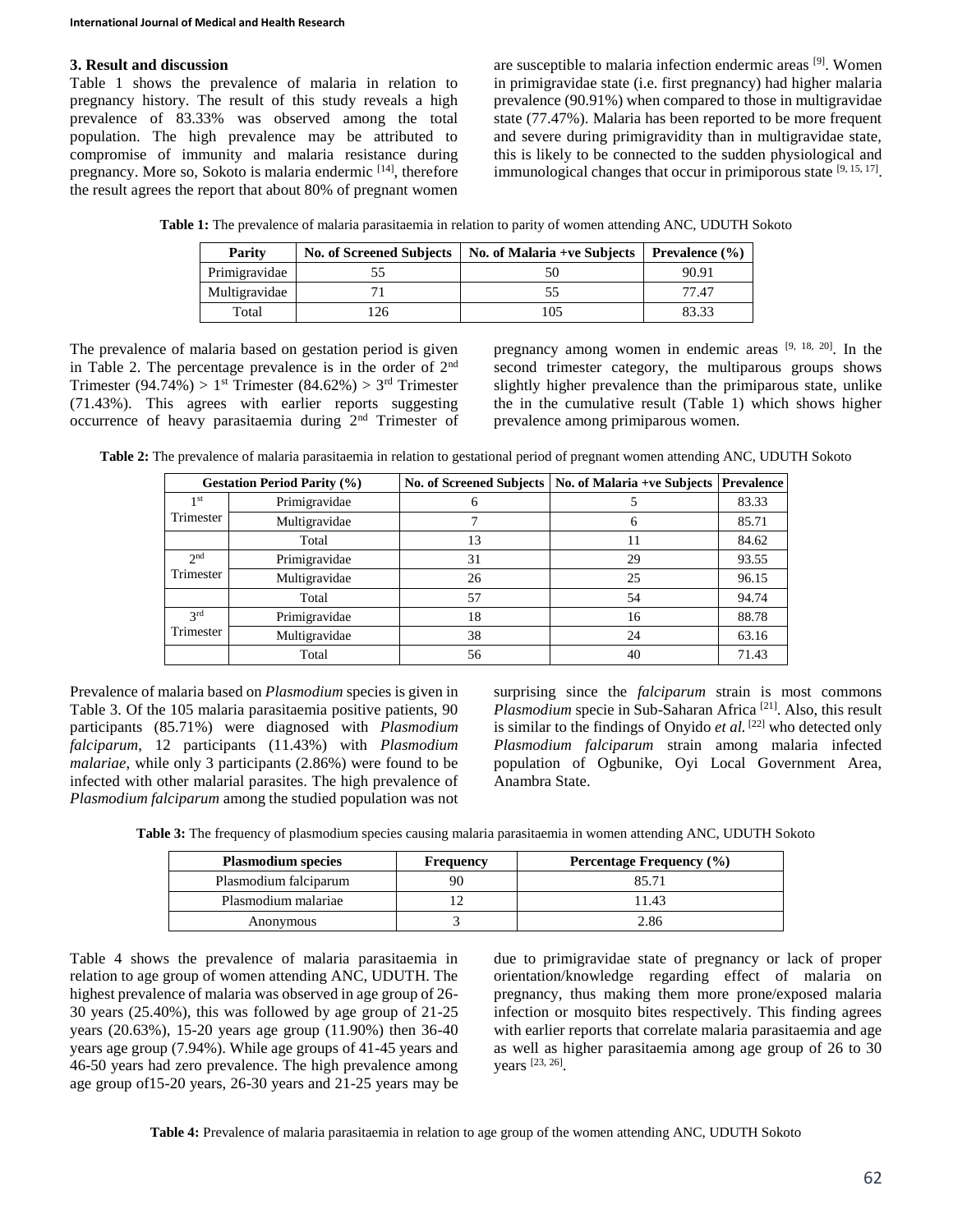| Age group | <b>No. of Screened Malaria Subjects</b> | No. of +ve Subjects | Prevalence $(\% )$ |
|-----------|-----------------------------------------|---------------------|--------------------|
| $15 - 20$ | 18                                      |                     | 83.33              |
| $21 - 25$ | 30                                      | 26                  | 86.67              |
| $26 - 30$ | 36                                      | 32                  | 88.89              |
| $31 - 35$ | 26                                      | 22                  | 84.62              |
| $36-40$   | 15                                      | 10                  | 66.67              |
| $41 - 45$ |                                         |                     | 0.00               |
| $46 - 50$ | U                                       |                     | 0.00               |

# **4. Conclusion**

It is evident from this study that there is high prevalence of malaria among the studied population, with *P. falciparum* as the most prevalent *Plasmodium* specie. Therefore, there is need for rigorous sensitization/awareness canpeing as well as prophylaxis need to be undertaken so as to reduce the malaria morbidity during pregnancy and the possibility of mortality.

# **5. References**

- 1. Oesterholt MJ, Bousema JT, Mwerinde OK, Harris C, Lushino P, Masokoto A *et al*. Spatial and temporal variation in malaria transmission in a low endemicity area in northern Tanzania. Malaria Journal. 2006; 5:1475-2875.
- 2. WHO. Universal access to malaria diagnostic testing: an operational manual. World Health Organization (WHO), Geneva, Switzerland, 2011.
- 3. Haruna M, Sharif K, Larry FS, Abdul S, Christine N. How reliable are haematological parameters in predicting uncomplicated *Plasmodium falciparum* malaria in endemic region. ISRN Tropical Medicine, 2013; 2013(673798):1-9.
- 4. White NJ, Olliaro PL. Strategies for the prevention of antimalarial drug resistance: rationale for combination chemotherapy for malaria. Parasitology Today, 1996; 12:399-401.
- 5. Paniker CK. Textbook of medical parasitology. Edn 6. Joypee Brothers Medical Publishers Ltd, New Delhi, 2007, 65-94.
- 6. WHO. Expert Committee on Malaria. 19th report. WHO technical report series No. 735. Geneva, Switzerland, 1992.
- 7. Breman JG, Alilio MS, Mills A. Conquering the intolerable burden of malaria: what's new, what's needed: a summary. Am. J. Trop. Med. Hyg. 2004; 71:1-15.
- 8. FMH. Malaria Desk Situation Analysis Federal Ministry of Health. Publication of the Federal Ministry of Health (FMH), Nigeria*,* FGN Publication, 2005, 27.
- *9.* Brabin BJ. The risk and severity of malaria in pregnant women: applied field research in malaria reports. Intern. J. Bio. Biomed. Res. 1991; 1:21-25.
- 10. Egwunyenga AO, Ajayi JA, Nmorsi OPG. Plasmodiun/Intestinal helminth co-infection among pregnant Nigerian women. Memoirs Do Institute Oswaldo Cruz, 1997; 96(8):1055.
- 11. Bray RS, Anderson MJ. *Falciparum* malaria and pregnancy. Trans. R. Soc. Trop. Med. Hyg. 1979; 73:427- 431.
- 12. Prasad RN, Virk KJ, Sholarpukar SL. Malaria infection during pregnancy. Trans R. Soc. Trop. Med. Hyg. 1990; 84:34.
- 13. Warhurst DC, Williams JE. Acp broadsheet no. 148. Laboratory diagnosis of malaria. J. Clin. Pathol. 1996; 49:533-538.
- 14. Abdullahi K, Abubakar U, Adamu T, Daneji AI, Aliyu R U, Jiya N *et al*. Malaria in Sokoto, North Western Nigeria. African Journal of Biotechnology. 2009; 8(24):7101- 7105.
- 15. Shulman CE, Graham WJ, Jilo H, Matteelli H. Malaria is an important cause of anaemia in primigravidae: evidence from a district hospital in coastal Kenya. Transactions of the Royal Society of Tropical Medicine and Hygiene, 1996; 90:535-539.
- 16. Steketee RW, Nahlen BL, Parise ME, Menendez C. The burden of malaria in pregnancy in malaria endemic areas. American Journal of Tropical Medicine and Hygiene. 2001; 64(1-2):28-35.
- 17. Karim A, Akram A, Shaikh S, Khalil W, Sial AA, Karim Z. Complications and preventive measures of malarial infection during pregnancy. Wyno Academic Journal of Biological Sciences. 2013; 1(5):24-29.
- 18. Bulmer JN, Rasheed FN, Francis N. Pathological Classification. Histopathology, 1993; 22:211-218.
- 19. Singh N, Mehra RK, Srivastava N. Malaria in pregnancy and infancy, in an area of intense malaria transmission in central India. Annals of Tropical Medicine and Parasitology, 2001; 95:19-29.
- 20. Nwagha UI, Ugwu VO, Nwagha TU, Anyaehie BU. Asymptomatic Plasmodium parasitaemia in pregnant women: almost a decade after Roll Back Malaria. Transactions of the Royal Society for Tropical Medicine and Hygiene, 2009; 103(1):16-20.
- 21. Uneke CJ. Impact of placental *Plasmodium falciparum* malaria on pregnancy and perinatal outcome in Sub-Saharan Africa: Part III: Placental malaria, maternal health and public health. Yale J. Biol. Med. 2008; 81:1-7.
- 22. Onyido AE, Obi NC, Umeanaeto PU, Obiukwu MO, Egbuche MC. Malaria Prevalence and Indoor-Biting Mosquito Vector Abundance in Ogbunike, Oyi Local Government Area, Anambra State, Nigeria. An International Multi-Disciplinary Journal, Ethiopia. 2011; 5(3):1-13.
- 23. Anorlu RI, Odum CU, Essien EE. Asymptomatic malaria parasitaemia in pregnant women at booking in a primary health care facility in a periurban community in Lagos, Nigeria. African Journal of Medicine and Sciences. 2001; 30:39-41.
- 24. Falade CO, Olayemi O, Dada-Adegbola HO, Aimakhu CO, Ademowo OG, Salako LA. Prevalence of malaria at booking among antenatal clients in a secondary health care facility in Ibadan, Nigeria. African Journal of Reproductive Health. 2008; 12(2):141-152.